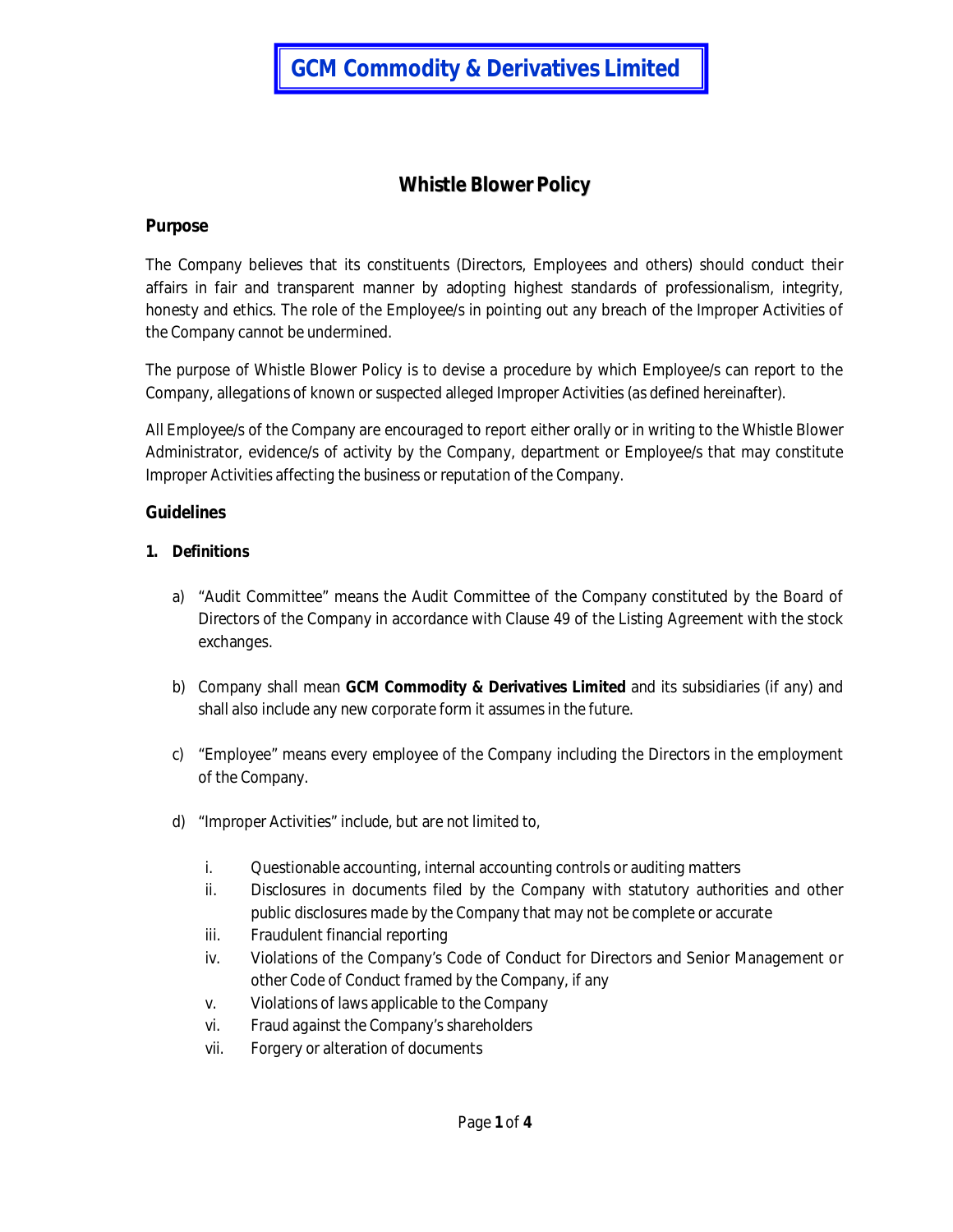- viii. Misappropriation or misuse of Company resources, such as funds, investments or other assets
- ix. Pursuit of a benefit or advantage in violation of conflict of interest policy of the Company.
- x. Authorizing or receiving compensation for goods not received or services not rendered.
- xi. Authorizing or receiving compensation for hours / days not worked
- xii. Unauthorized alteration or manipulation of computer files
- xiii. Disclosure of confidential information
- xiv. Any other activity by an Employee that is undertaken in the performance of the Employee's official duties, whether or not that action is within the scope of his or her employment, and which is in violation of any law or regulation, or constitutes malfeasance, bribery, fraud, misuse of Company property, or willful omission to perform his or her duties, or involves gross misconduct.
- e) "Whistle Blower" means an employee of the Company and includes who informs a manager, senior personnel or the Whistle Blower Administrator of the Company about an activity which that person believes to be fraudulent or dishonest.

# **2. Process**

Employee/s are encouraged to use the guidance provided by this policy for reporting improper Activities in accordance with the following:

# **a. Administration of the policy**

The Board of Directors will appoint an individual (to be called as "Whistle Blower Administrator") who will be responsible for administering the Company's Whistle Blower Policy. Whistle Blower Administrator will report directly to the Audit Committee on matters arising under this policy. Responsibilities of Whistle Blower Administrator under this policy shall include:

- i. Administering, implementing and overseeing ongoing compliance under the Policy.
- ii. Establishing, amending where necessary and administering procedures to assure that such reports of Improper Activities will be collected, reviewed promptly, treated or resolved in an appropriate manner, and retained.
- iii. Making himself or herself available to discuss with Employee/s any complaints raised or reports filed.
- iv. Notifying the sender and acknowledge receipt of the reported violation or suspected violation. All reports will be promptly investigated and appropriate corrective action will be taken if warranted after the investigation.
- v. Establishing, amending wherever necessary and administering procedures that enable Employee/s to submit reports of Improper Activities and related concerns in a confidential or anonymous manner.
- vi. Ensuring that the individuals of the Company who are responsible for preparing and reviewing the Company's statutory filings and other public disclosures are made aware of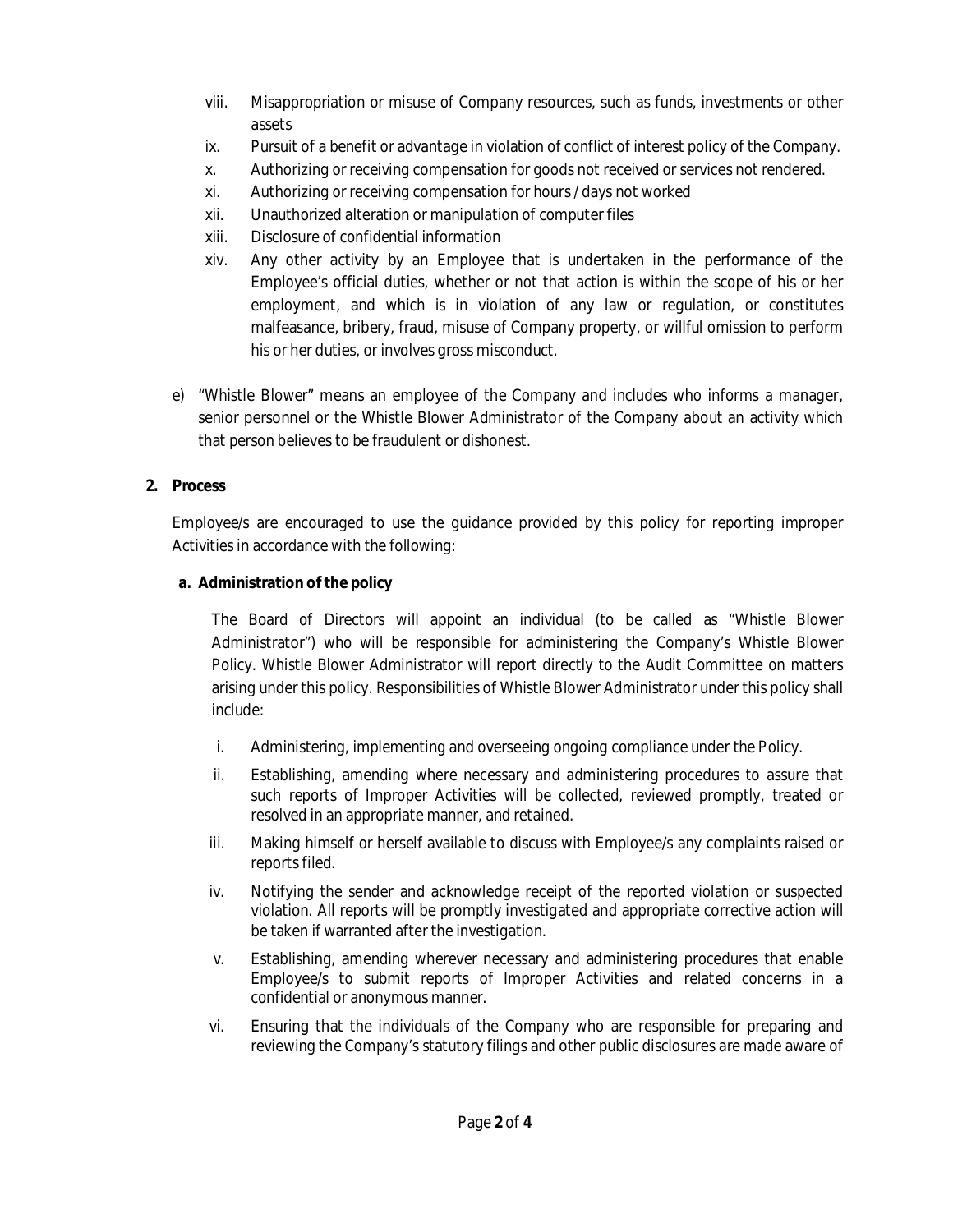reports of Improper Activities involving the Company's accounting, auditing, and internal auditing controls or disclosure practices.

#### **b. Reporting Requirement**

Employee/s may report information concerning Improper Activities. Such reports may be submitted in a confidential or anonymous manner. Such reports may be made in writing to the Whistle Blower Administrator so as to assure a clear understanding of the issues, or may be in oral or telephonic conversation also. Such reports should be factual rather than speculative and should contain specific information to allow for proper assessment of the nature, extent and urgency of the issues raised in the report. Employee/s should provide as much specific information as possible including names, dates, places and events that took place, the Employees' perception as to why the incident constitutes an Improper Activity. Reporting Employee/s should refrain from:

- i. obtaining evidence for which they do not have a right of access and
- ii. conducting their own investigation.

Reporting Employee/s who report Improper Activities on an anonymous basis must provide sufficient corroborating evidence to justify an investigation. Unspecified wrongdoing or broad allegations without verifiable evidentiary support may not lead to an investigation. Investigator may not be able to evaluate the credibility of an Improper Activity as investigator will not be able to interview anonymous reporting Employee/s and therefore, it is less likely that an investigation will be initiated.

#### **c. Procedure for Reporting Improper Activities:**

To submit a report involving any known or suspected Improper Activity, an Employee may send an email to the Chairman of the Audit Committee being the Whistle Blower Administrator, with or without disclosing his identity. The complaint submitted will be directly received by the Whistle Blower Administrator. Complaints or issues related to questionable accounting, internal accounting controls or auditing matters should be submitted directly to the Audit Committee. Reports submitted through this process that involve the Company's accounting, auditing, internal auditing controls and disclosure practices will be presented to the Audit Committee. An employee may utilize this process either to raise new complaints or if he or she feels that a complaint previously raised has not been appropriately handled / resolved. The Board shall from time to time decide the Whistle Blower Administrator and inform the same to the Employee/s.

# **d. Decision**

If the Whistle Blower Administrator concludes after an investigation that an Improper Activity has been committed, the Audit Committee shall direct the management of the Company to take such disciplinary or corrective action/s as the Audit Committee deems fit. It is clarified that any disciplinary or corrective action initiated against any person shall adhere to the applicable personnel or staff conduct and disciplinary procedures of the Company.